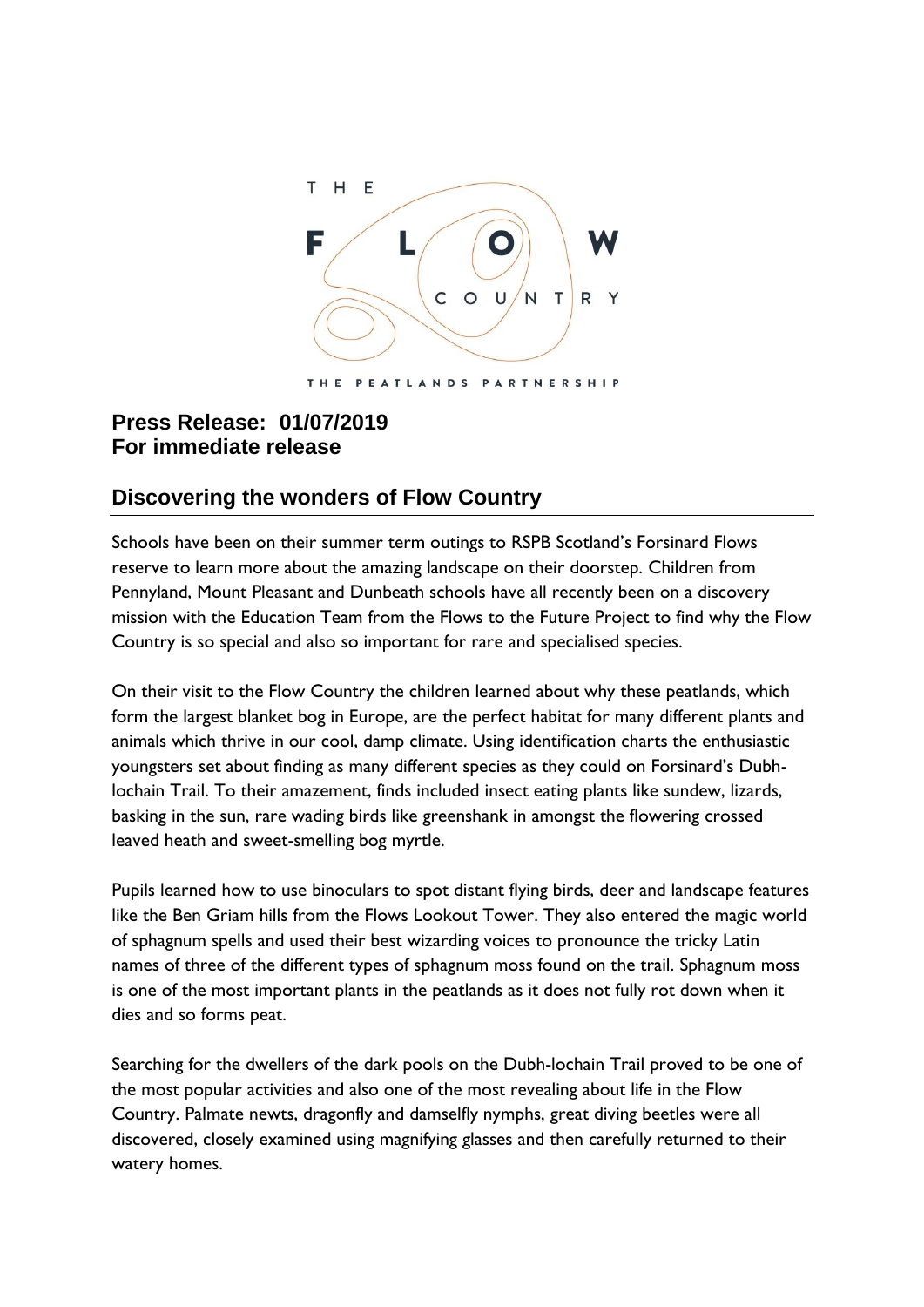Amanda Mee, teacher at Dunbeath Primary said, 'We had a great day, full of well-planned and organised activities. The children thoroughly enjoyed themselves and learned a lot, they especially loved the pond dipping – a great activity for all ages!'

The outdoor learning activities at RSPB Forsinard are provided as part of the Peatlands Partnership's Flows to the Future Project supported by the National Lottery Heritage Fund.

The visitor centre at RSPB Forsinard is open daily during the summer. There will be a family day during the summer holidays holidays on Wednesday 7 August. Activities will start at 9:30, 10:30 and 2pm so that families can visit by train. The event is free and it would be helpful if people could advise if they plan to come by emailing [hilary.wilson@rspb.org.uk](mailto:hilary.wilson@rspb.org.uk) or by telephoning Forsinard Field Centre on 01641 571225.

The Feis Rois Ceilidh Trail is visiting Forsinard visitor centre on Wednesday 14<sup>th</sup> August from 2pm – 4pm, when talented young people will be playing traditional music. Visitors will also be able to sample food provided by Scotland's Natural Larder, showcasing the many opportunities for eating wild and natural products. There will be a ceilidh in the evening at the Halladale Hall from 7:30pm – see<http://www.theflowcountry.org.uk/> or <https://www.facebook.com/TheFlowCountry/> for more details.



## **NOTES TO EDITORS**

The Peatlands Partnership includes Scottish Natural Heritage, Forestry and Land Scotland, Scottish Forestry, The Highland Council, RSPB Scotland, Plantlife Scotland, Highlands & Islands Enterprise, The Highland Third Sector Interface, The Flow Country Rivers Trust, and The Environmental Research Institute (North Highland College, UHI). It is chaired by Professor Stuart Gibb from the Environmental Research Institute.

RSPB Scotland is the lead partner in The Flows to the Future project, a Peatlands Partnership project, which gratefully acknowledges funding from the National Lottery Heritage Fund and from the following funders and supporters; Environmental Research Institute, European Regional Development Fund, Forestry Commission Scotland, Peatland Action, Highlands and Islands Enterprise, The Highland Council, RSPB, WREN, Scotland Rural Development Programme, Scottish Government, Scottish Natural Heritage and The Tubney Trust.

## **CONTACT DETAILS**